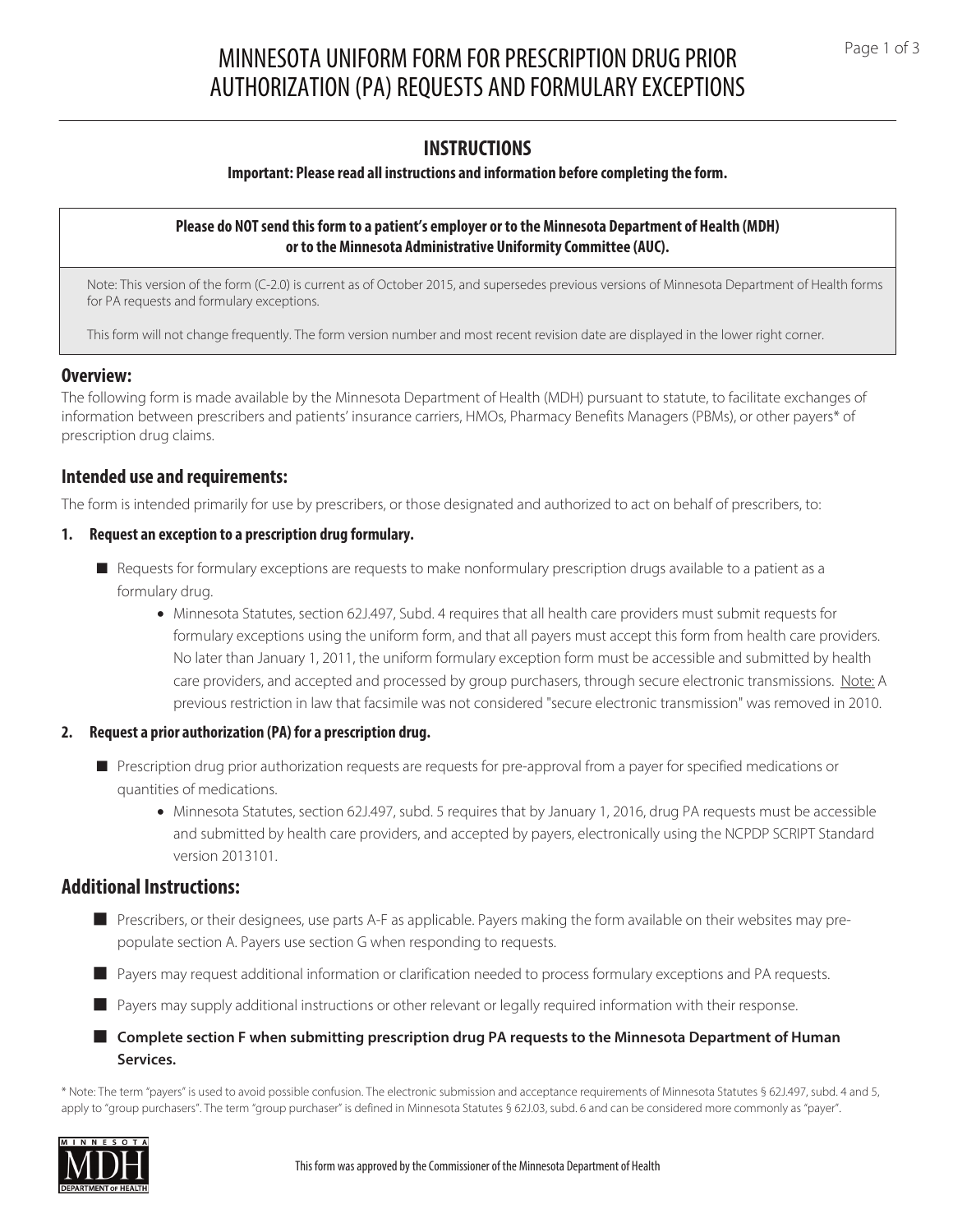# MINNESOTA UNIFORM FORM FOR PRESCRIPTION DRUG PRIOR Page 2 of 3 AUTHORIZATION (PA) REQUESTS AND FORMULARY EXCEPTIONS

| Please do NOT send this form to a patient's employer or to the Minnesota Department of Health (MDH)<br>or to the Minnesota Administrative Uniformity Committee (AUC).                                                                                                                                     |                                                                                                                         |                                                                                                                                                                                                                                      |                                                                                                                                                                                             |  |
|-----------------------------------------------------------------------------------------------------------------------------------------------------------------------------------------------------------------------------------------------------------------------------------------------------------|-------------------------------------------------------------------------------------------------------------------------|--------------------------------------------------------------------------------------------------------------------------------------------------------------------------------------------------------------------------------------|---------------------------------------------------------------------------------------------------------------------------------------------------------------------------------------------|--|
|                                                                                                                                                                                                                                                                                                           |                                                                                                                         | See additional instructions and overview, Instructions page.                                                                                                                                                                         |                                                                                                                                                                                             |  |
|                                                                                                                                                                                                                                                                                                           |                                                                                                                         | Please check the appropriate box below. This form is being used for:                                                                                                                                                                 |                                                                                                                                                                                             |  |
| <b>Formulary Exception</b>                                                                                                                                                                                                                                                                                |                                                                                                                         | <b>Prior Authorization (PA) Request Convert Convertsion Convertsion Convertsion Convertsion Convertsion Convertsion Convertsion Convertsion Convertsion Convertsion Convertsion Convertsion Convertsion Convertsion Convertsion </b> |                                                                                                                                                                                             |  |
|                                                                                                                                                                                                                                                                                                           |                                                                                                                         |                                                                                                                                                                                                                                      | Destination This form is being submitted to: (Payers making this form available on their websites may pre-populate section A.)                                                              |  |
| Payer Name:                                                                                                                                                                                                                                                                                               | <u> Andreas Andreas Andreas Andreas Andreas Andreas Andreas Andreas Andreas Andreas Andreas Andreas Andreas Andreas</u> | Payer Contact Name (IF AVAILABLE):                                                                                                                                                                                                   |                                                                                                                                                                                             |  |
| Payer Address:                                                                                                                                                                                                                                                                                            | <u> 1989 - Johann Barn, mars eta bainar eta baina eta baina eta baina eta baina eta baina eta baina eta baina e</u>     | City, State, Zip:                                                                                                                                                                                                                    | <u> 1980 - Andrea Station, amerikansk politik (</u>                                                                                                                                         |  |
| Payer Phone:                                                                                                                                                                                                                                                                                              | $\sim$ Secure Fax: $\sim$ Secure Fax: $\sim$                                                                            |                                                                                                                                                                                                                                      |                                                                                                                                                                                             |  |
| the patient's prescription benefit card ID number (the "cardholder ID"). If the patient's prescription benefits are integrated with the health plan coverage (if there is no<br>separate prescription benefit ID number), provide the patient's health plan ID number.<br>Patient Name (LAST, FIRST, MI): | <u> 1989 - Johann Barbara, martxa alemaniar a</u>                                                                       | DOB:                                                                                                                                                                                                                                 | When filling Patient Health Plan ID number below, please note: If the patient has prescription benefits that are separate or "carved out" from the health plan benefits, provide<br>Gender: |  |
| <b>Patient Address:</b>                                                                                                                                                                                                                                                                                   | <u> 1989 - Johann Barn, fransk politik (f. 1989)</u>                                                                    | City, State, Zip:                                                                                                                                                                                                                    |                                                                                                                                                                                             |  |
| Health Plan or Prescription Plan:                                                                                                                                                                                                                                                                         | the control of the control of the control of the control of the control of                                              | Patient Health Plan ID Number:                                                                                                                                                                                                       |                                                                                                                                                                                             |  |
| <b>Prescriber Information</b>                                                                                                                                                                                                                                                                             |                                                                                                                         |                                                                                                                                                                                                                                      | (OR PRESCRIPTION PLAN ID IF DIFFERENT THAN HEALTH PLAN ID)                                                                                                                                  |  |
| Prescriber Name (LAST, FIRST, MI):                                                                                                                                                                                                                                                                        | <u> 1989 - Johann Stoff, deutscher Stoffen und der Stoffen und der Stoffen und der Stoffen und der Stoffen und der</u>  | NPI:<br><u>and the community of the community</u>                                                                                                                                                                                    |                                                                                                                                                                                             |  |
| Prescriber Business Address:                                                                                                                                                                                                                                                                              | <u> 1989 - Johann Barn, mars eta bainar eta bainar eta baina eta baina eta baina eta baina eta baina eta baina e</u>    | City, State, Zip:                                                                                                                                                                                                                    | <u> 1989 - Johann Barbara, martin amerikan personal (</u>                                                                                                                                   |  |
| Health Plan or Prescription Plan:                                                                                                                                                                                                                                                                         | <u> 1989 - Johann Stoff, fransk politik (d. 1989)</u>                                                                   | Patient Health Plan ID Number:                                                                                                                                                                                                       |                                                                                                                                                                                             |  |
| Prescriber Phone:                                                                                                                                                                                                                                                                                         |                                                                                                                         | Prescriber Secure Fax:                                                                                                                                                                                                               |                                                                                                                                                                                             |  |
| Prescriber Point of Contact (POC) Name:                                                                                                                                                                                                                                                                   |                                                                                                                         | POC Phone:                                                                                                                                                                                                                           | POC Secure Fax:                                                                                                                                                                             |  |
| Clinic/Location/Facility Name:                                                                                                                                                                                                                                                                            | (IF DIFFERENT THAN PRESCRIBER)                                                                                          | (IF DIFFERENT THAN PRESCRIBER)                                                                                                                                                                                                       |                                                                                                                                                                                             |  |
| Clinic/Location/Facility Phone:                                                                                                                                                                                                                                                                           |                                                                                                                         | Secure Clinic/Location/Facility Fax:                                                                                                                                                                                                 |                                                                                                                                                                                             |  |
| Clinic/Location/Facility Address:                                                                                                                                                                                                                                                                         |                                                                                                                         | City, State, Zip:                                                                                                                                                                                                                    | <u> 1980 - John Stein, Amerikaansk politiker (</u>                                                                                                                                          |  |
| "X" DEA number (buprenorphine prescriber status number, always preceded by "x," issued per the Drug Addiction Treatment Act of 2000 (Data 2000)):                                                                                                                                                         |                                                                                                                         |                                                                                                                                                                                                                                      |                                                                                                                                                                                             |  |

# D | **Prescription Drug Information (Medication information)**

When completing this section and the following section (E), medication "strength" is usually expressed in milligrams, e.g., 30mg, 15mg/ml, etc. Medication "dosing schedule" is used to report how often the patient will take/use the medication, e.g, daily, four times per day, every four hours, as needed, etc. If request is for a Minnesota Department of Human Services recipient, please also fill out Section F.

| Drug Being Requested:                                                             | Strength:                               |  |
|-----------------------------------------------------------------------------------|-----------------------------------------|--|
| (REQUESTED DRUG NAME)                                                             | (E.G., 30 MG, 15 MG/ML, ETC)            |  |
| Dosing Schedule:                                                                  | Date Therapy Initiated:                 |  |
| Duration of Therapy Expected:                                                     | <b>Authorization Start Date:</b>        |  |
| Clinical Drug Trial Request?                                                      | Is Dispense as Written (DAW) Specified? |  |
| (NOTE: THE MINNESOTA DEPT. OF HUMAN SERVICES DOES NOT COVER CLINICAL DRUG TRIALS) |                                         |  |
| <b>Rationale for DAW?</b>                                                         |                                         |  |
| Is patient currently being treated with the drug requested?                       | Date Started:                           |  |